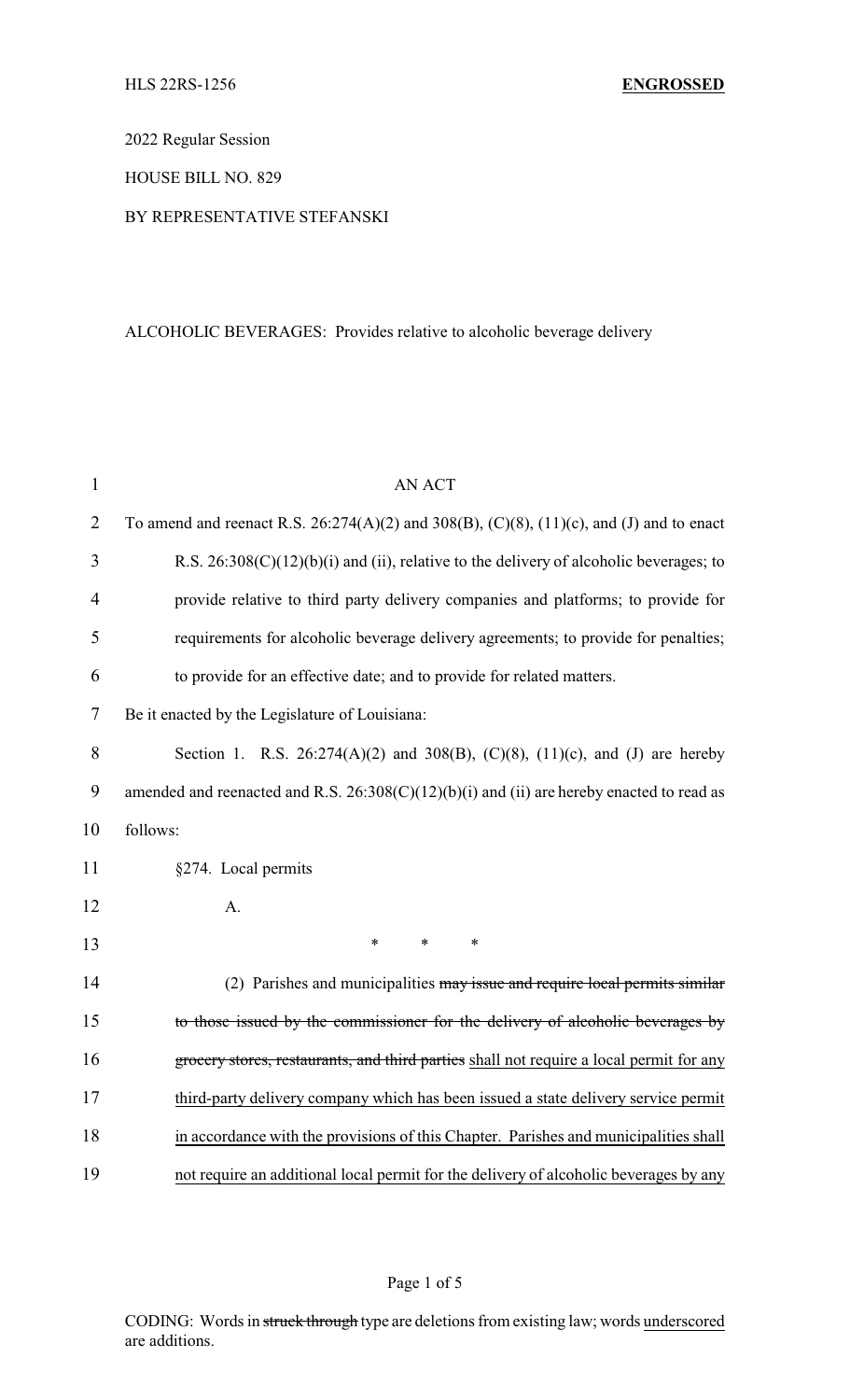| 1              | licensed retail dealer that has been issued a state delivery service permit in         |
|----------------|----------------------------------------------------------------------------------------|
| $\overline{2}$ | accordance with the provisions of this Chapter.                                        |
| 3              | *<br>*<br>*                                                                            |
| $\overline{4}$ | §308. Alcoholic beverages delivery agreements; requirements; limitations               |
| 5              | *<br>$\ast$<br>*                                                                       |
| 6              | B.(1) Notwithstanding any provision of law to the contrary, a retail dealer            |
| 7              | possessing a valid Class A-General retail permit as provided in R.S. 26:271.2, a       |
| 8              | Class "R" restaurant permit as provided in R.S. 26:272, or a package house-Class B,    |
| 9              | as defined in R.S. 26:241, permit as provided in this Chapter may enter into a written |
| 10             | agreement with a third-party delivery company or a third-party platform for the use    |
| 11             | of an internet or mobile application or similar technology platform to facilitate the  |
| 12             | sale of alcoholic beverages for delivery to consumers for personal consumption         |
| 13             | within this state and the third-party delivery company or the third-party platform     |
| 14             | may deliver alcoholic beverages to the consumer.                                       |
| 15             | Notwithstanding any provision of law to the contrary, a retail dealer<br>(2)           |
| 16             | possessing a package house-Class B, as defined in R.S. 26:241, permit as provided      |
| 17             | in this Chapter may enter into an agreement with a third-party delivery company or     |
| 18             | a third-party platform for the use of an internet or mobile application or similar     |
| 19             | technology platform to facilitate the sale of alcoholic beverages for curbside pickup  |
| 20             | by consumers within this state for personal consumption.                               |
| 21             | C. An alcoholic beverage delivery agreement between a retail dealer and a              |
| 22             | third party shall require all of the following:                                        |
| 23             | *<br>*                                                                                 |
| 24             | $(8)(a)$ For any parish having a population of less than one hundred thousand          |
| 25             | according to the latest federal decennial census, no alcoholic beverages shall be      |
| 26             | delivered more than twenty-five miles from the place of purchase.                      |
| 27             | (b) For any parish having a population of greater than one hundred thousand            |
| 28             | according to the latest federal decennial census, no alcoholic beverages shall be      |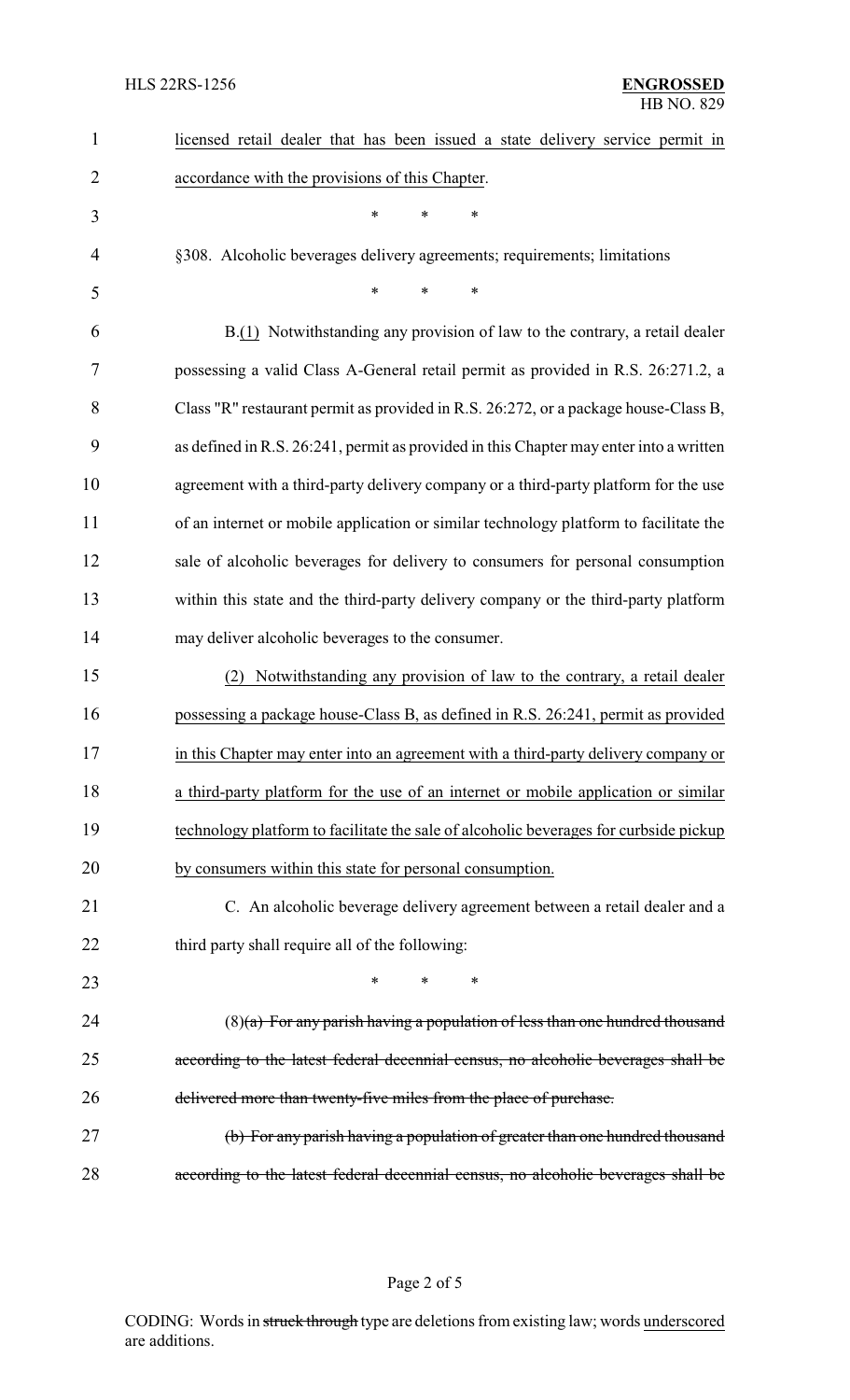| $\mathbf{1}$   | delivered more than ten miles from the place of purchase. No alcoholic beverages          |
|----------------|-------------------------------------------------------------------------------------------|
| $\overline{2}$ | shall be delivered more than twenty miles from the place of purchase.                     |
| 3              | $\ast$<br>*<br>$\ast$                                                                     |
| 4              | (11) Alcoholic beverages are delivered only by a person that meets all of the             |
| 5              | following requirements:                                                                   |
| 6              | $\ast$<br>∗<br>∗                                                                          |
| 7              | (c) The person possesses a valid server permit as provided in R.S. 26:931 et              |
| 8              | Any person who has obtained a server permit solely for the purpose of<br>seq.             |
| 9              | delivering alcoholic beverages in accordance with this Section shall be exempt from       |
| 10             | local server permitting requirements.                                                     |
| 11             | The retail dealer shall manage and control the sale of alcoholic<br>(12)                  |
| 12             | beverages including but not limited to all of the following:                              |
| 13             | $\ast$<br>$\ast$<br>$\ast$                                                                |
| 14             | (b) Determining the price at which alcoholic beverages are offered for sale               |
| 15             | or sold through a third party's internet or mobile application platform or similar        |
| 16             | technology.                                                                               |
| 17             | (i) A third party shall list all alcoholic beverages on its platform at the price         |
| 18             | provided by the retail dealer.                                                            |
| 19             | (ii) A third party that lists alcoholic beverages on its platform at the price            |
| 20             | provided by the retail dealer shall not be liable for an impermissible markup if the      |
| 21             | retail dealer offers the same product in its store at a lower price without notifying the |
| 22             | third party in writing of the price change.                                               |
| 23             | $\ast$<br>$\ast$<br>∗                                                                     |
| 24             | J. Any permite permittee who violates the provisions of this Section shall                |
| 25             | may be subject to revocation of their the permit by the commissioner and be subject       |
| 26             | to penalties as provided by R.S. 26:292.                                                  |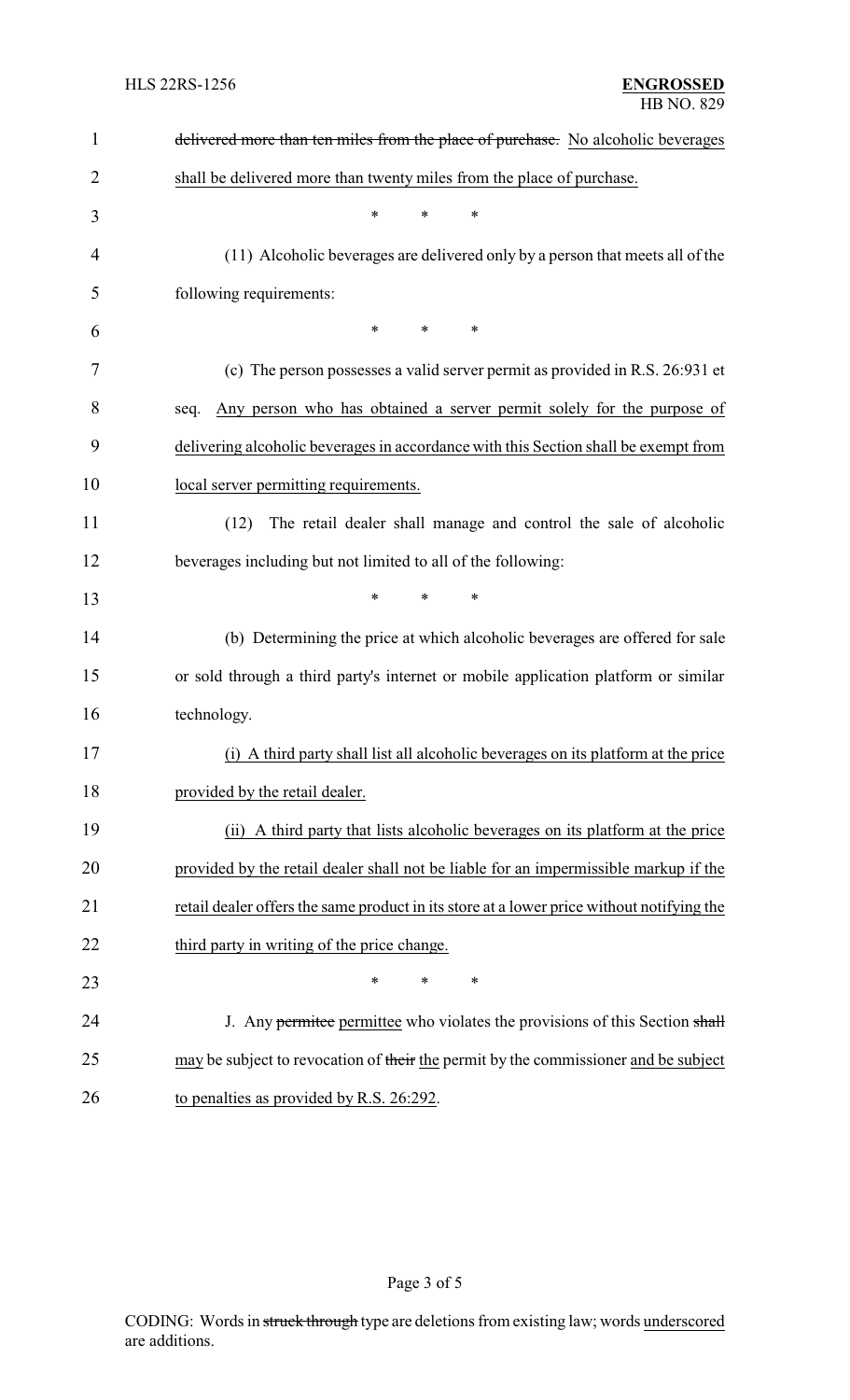#### DIGEST

The digest printed below was prepared by House Legislative Services. It constitutes no part of the legislative instrument. The keyword, one-liner, abstract, and digest do not constitute part of the law or proof or indicia of legislative intent. [R.S. 1:13(B) and 24:177(E)]

| HB 829 Engrossed | 2022 Regular Session | Stefanski |
|------------------|----------------------|-----------|
|------------------|----------------------|-----------|

**Abstract:** Provides relative to the regulation of alcoholic beverage delivery.

Present law (R.S. 26:274) allows for parishes and municipalities to issue and require local permits for the delivery of alcoholic beverages by grocery stores, restaurants, and third parties.

Proposed law prohibits a parish or municipality from requiring local permits of any third party which has been issued a state delivery service permit and from requiring an additional local permit for delivery of any licensed retail dealer that has been issued a state delivery permit.

Present law (R.S. 26:308) allows certain retail dealers to enter into an agreement with a third-party to facilitate the sale of alcoholic beverages for delivery.

Proposed law retains present law and additionally authorizes agreements for the sale of alcoholic beverages for curbside pickup for holders of Class B permits.

Present law prohibits the delivery of alcoholic beverages beyond a certain distance in certain parishes.

Proposed law prohibits the delivery of alcoholic beverages beyond 20 miles from the place of purchase for all parishes.

Present law requires a person delivering alcoholic beverages to possess a valid server permit as provided in R.S. 26:931 et seq.

Present law (R.S. 26:931) provides that a server permit is a permit issued to a server or security personnel upon completion of all required server or security personnel training courses and all required refresher courses as provided by present law.

Proposed law retains present law and additionally exempts any person who has obtained a permit solely for the purpose of alcoholic beverage delivery from local server permitting requirements.

Present law (R.S. 26:308) requires a retail dealer to determine the price at which alcoholic beverages are offered for sale or sold through a third party.

Proposed law retains present law and adds the following:

- (1) Requires a third party to list all alcoholic beverages on its platform at the price set by the retail dealer.
- (2) Exempts third parties from liability for an impermissible price increase even if the listed price is higher than the retail dealer determines for its licensed premises without sending written notification of the price change.

Present law provides that any permittee who violates the provisions of present law shall be subject to revocation of the permit by the commissioner.

### Page 4 of 5

CODING: Words in struck through type are deletions from existing law; words underscored are additions.